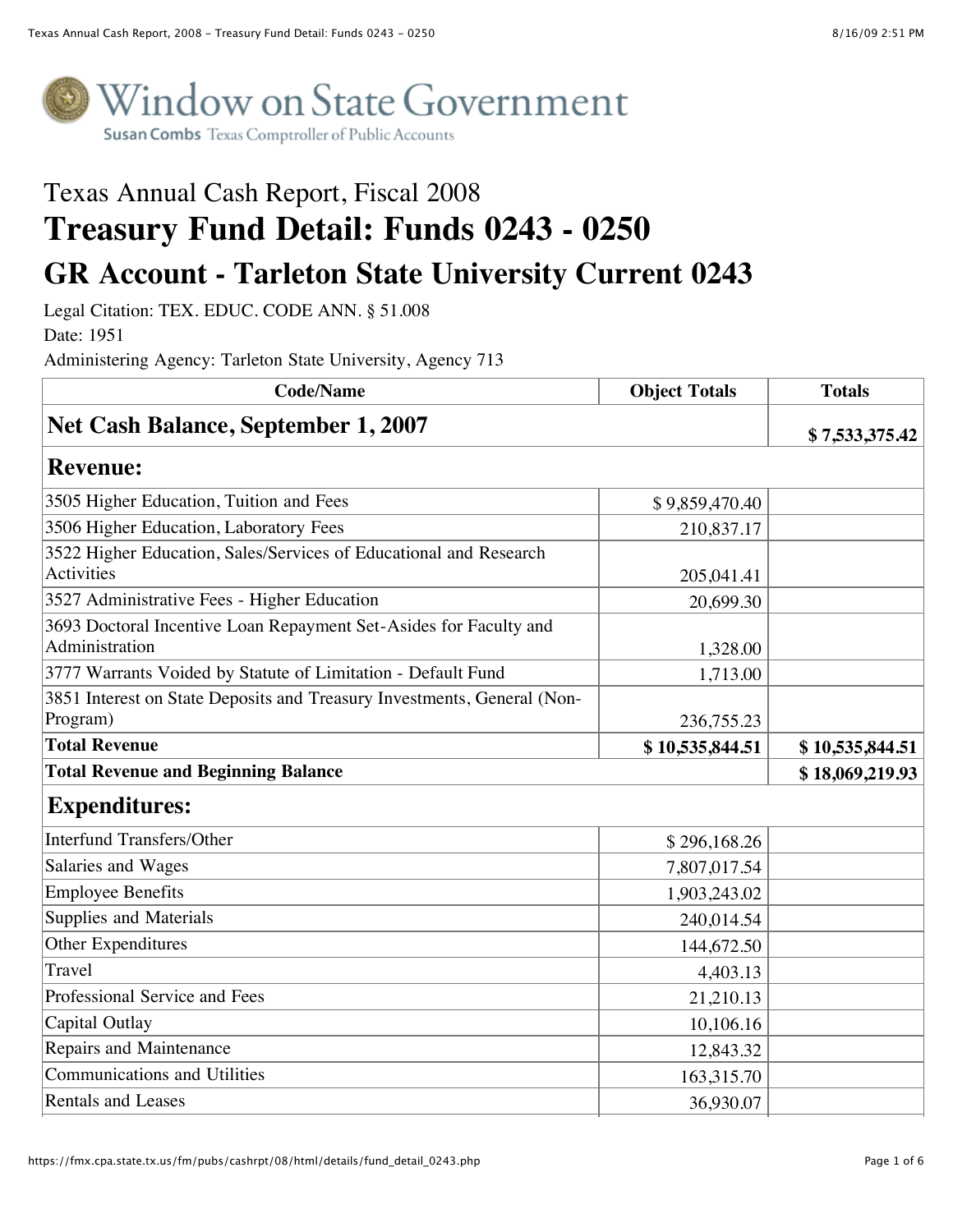| Printing and Reproduction | 10.67           |                 |
|---------------------------|-----------------|-----------------|
| <b>Total Expenditures</b> | \$10,641,635.04 | \$10,641,635.04 |
|                           |                 |                 |

**Net Cash Balance, August 31, 2008 \$ 7,427,584.89** 

## **GR Account - University of Texas at Arlington Current 0244**

Legal Citation: TEX. EDUC. CODE ANN. § 51.008

Date: 1951

Administering Agency: University of Texas at Arlington, Agency 714

| <b>Code/Name</b>                                                                    | <b>Object Totals</b> | <b>Totals</b>   |
|-------------------------------------------------------------------------------------|----------------------|-----------------|
| <b>Net Cash Balance, September 1, 2007</b>                                          |                      | \$521,153.79    |
| <b>Revenue:</b>                                                                     |                      |                 |
| 3505 Higher Education, Tuition and Fees                                             | \$35,663,260.25      |                 |
| 3506 Higher Education, Laboratory Fees                                              | 291,878.64           |                 |
| 3693 Doctoral Incentive Loan Repayment Set-Asides for Faculty and<br>Administration | 50,670.00            |                 |
| 3851 Interest on State Deposits and Treasury Investments, General (Non-<br>Program) | 395,903.10           |                 |
| <b>Total Revenue</b>                                                                | \$36,401,711.99      | \$36,401,711.99 |
| <b>Total Revenue and Beginning Balance</b>                                          |                      | \$36,922,865.78 |
| <b>Expenditures:</b>                                                                |                      |                 |
| Interfund Transfers/Other                                                           | \$1,102,206.70       |                 |
| Salaries and Wages                                                                  | 27,711,721.45        |                 |
| Employee Benefits                                                                   | 7,296,302.11         |                 |
| Communications and Utilities                                                        | 94,983.39            |                 |
| <b>Total Expenditures</b>                                                           | \$36,205,213.65      | \$36,205,213.65 |
| Net Cash Balance, August 31, 2008                                                   |                      | \$717,652.13    |

## **GR Account - Prairie View A&M University Current 0245**

Legal Citation: TEX. EDUC. CODE ANN. § 51.008

Date: 1951

Administering Agency: Prairie View A&M University, Agency 715

| <b>Code/Name</b>                                                  | <b>Object Totals</b> | <b>Totals</b>   |
|-------------------------------------------------------------------|----------------------|-----------------|
| Net Cash Balance, September 1, 2007                               |                      | \$29,792,914.80 |
| <b>Revenue:</b>                                                   |                      |                 |
| 3505 Higher Education, Tuition and Fees                           | \$7,834,862.60       |                 |
| 3693 Doctoral Incentive Loan Repayment Set-Asides for Faculty and |                      |                 |